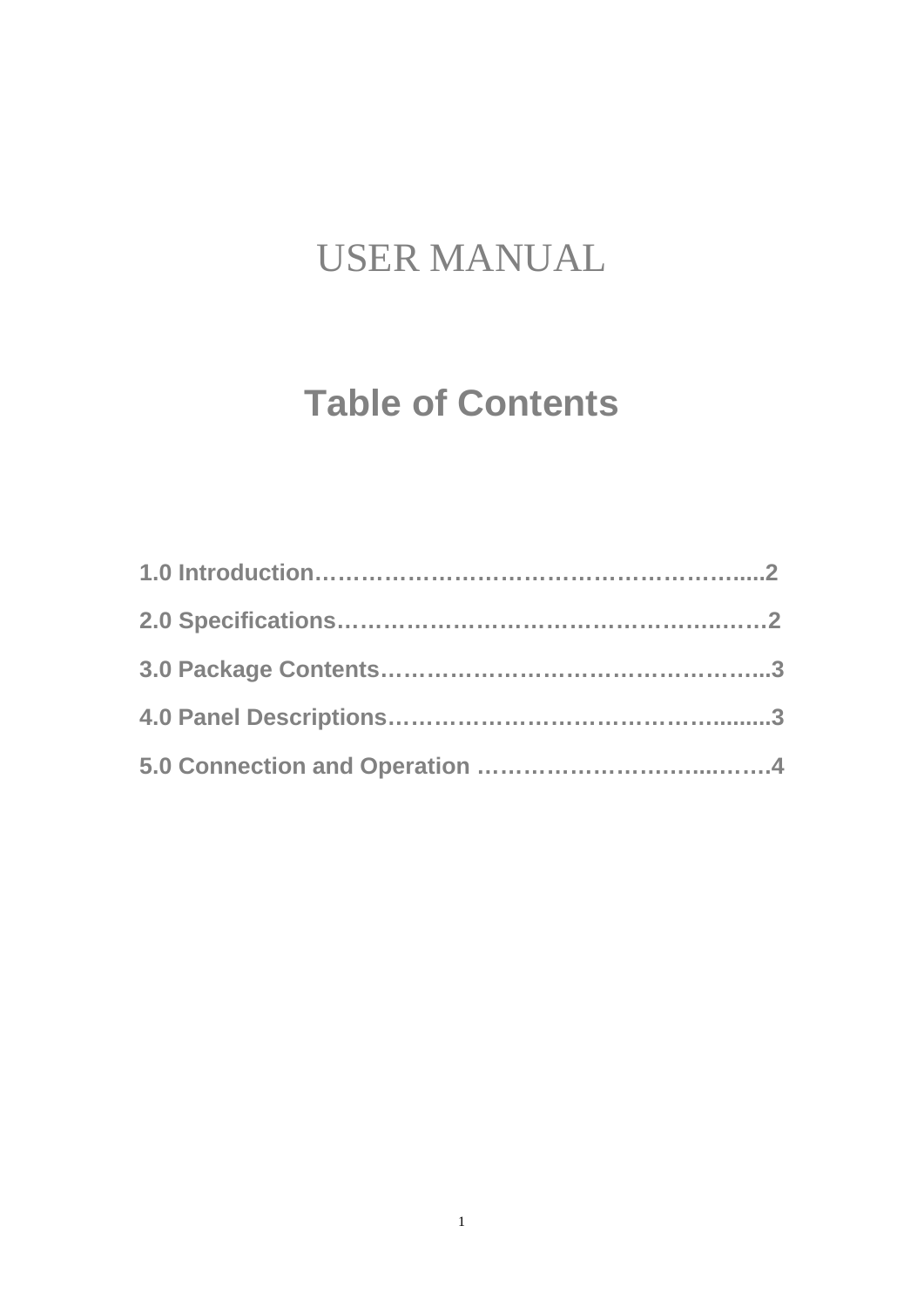# **VGA and USB Audio to HDMI Converter**

### **Dear customer**

For optimum performance and safety, please read these instructions carefully before connecting, operating or adjusting this product. Please keep this manual for future reference.

# **1.0 INTRODUCTION**

This product is a VGA video converter. It converts VGA signal into complete HDMI and allows PC users to enjoy their larger image on the display. The Converter is also along with USB audio that allows you to enjoy high quality sound on the HDTV. Besides, USB port can also supply power to this converter to save an extra power adapter.

# **1.1 FEATURES**

This HDMI converter has many features that enable it to perform in a superior manner. Among those features you will find:

- Easy to Use: Install in seconds, no need of setting.
- Conversion: It can convert PC's VGA video and USB 2CH audio into complete HDMI.
- **Supports common VGA video resolution.**
- Supports 165MHz/1.65Gbps per channel (6.75Gbps all channel) bandwidth.
- Supports 8bit per channel (24bit all channel) deep color.
- Power from USB Port.

# **2.0 SPECIFICATIONS**

| <b>Signal Inputs/Output</b>     |                                                                                                                                                          |
|---------------------------------|----------------------------------------------------------------------------------------------------------------------------------------------------------|
| <b>Input Video Signal</b>       | 0.5-1.0 volts p-p                                                                                                                                        |
| Input DDC Signal                | 5 volts p-p (TTL)                                                                                                                                        |
| <b>Output Video</b>             | <b>HDMI</b>                                                                                                                                              |
| <b>Common VGA Resolution</b>    | 640x480<br>60Hz 75Hz<br>800x600 60Hz 75Hz<br>1024x768 60Hz 75Hz<br>1280x720 60Hz 75Hz<br>1280x768 60Hz 75Hz<br>1280x960 60Hz 75Hz<br>1280x1024 60Hz 75Hz |
| <b>Operating Frequency</b>      |                                                                                                                                                          |
| <b>Vertical Frequency Range</b> | 50/60Hz                                                                                                                                                  |
| Video Amplifier Bandwidth       | 1.65Gpbs/165MHz                                                                                                                                          |
| <b>Mechanical</b>               |                                                                                                                                                          |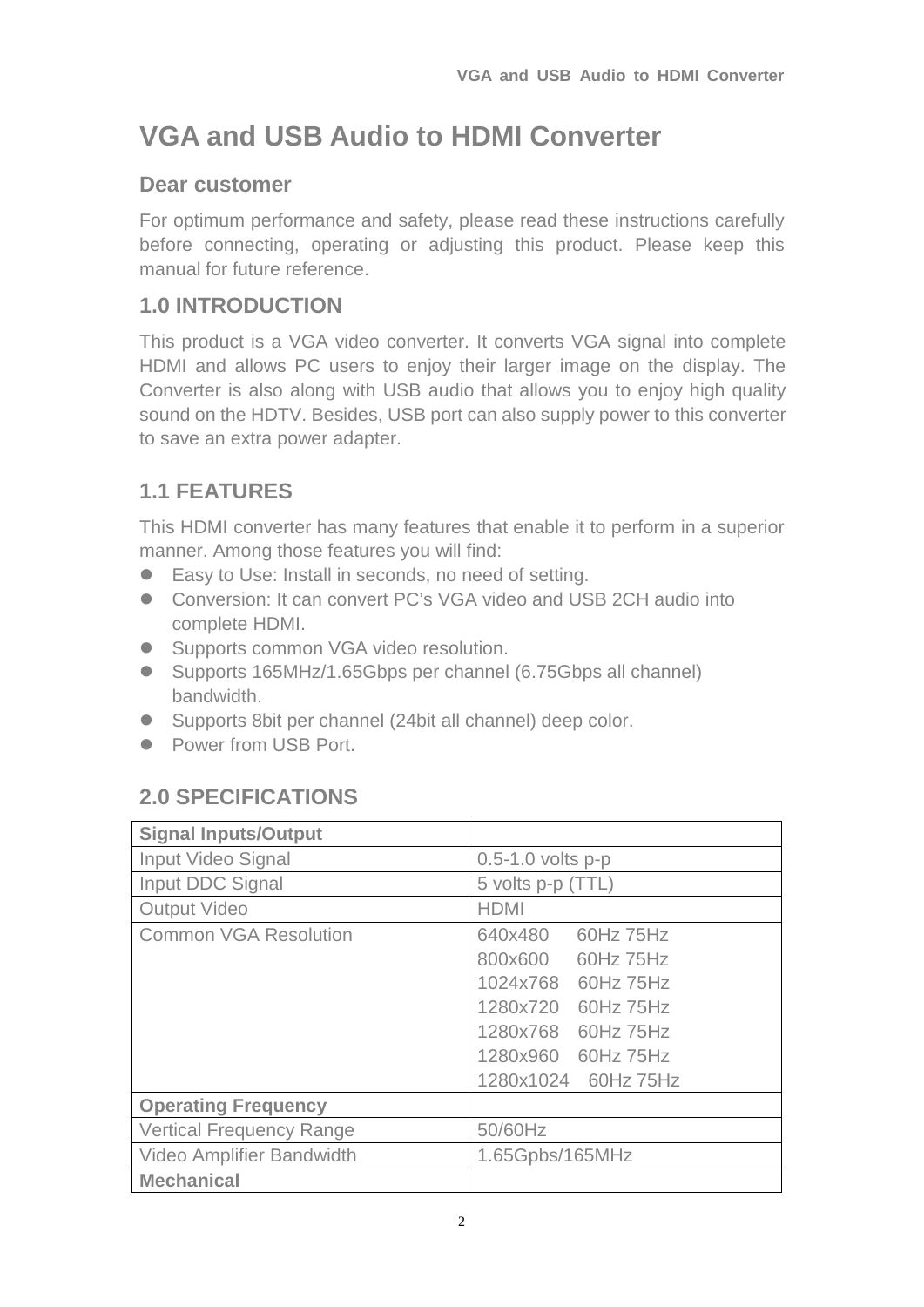| Size(W-H-D)                  | 80mmW x 12mmH x 55mmD                                           |
|------------------------------|-----------------------------------------------------------------|
| VGA line length              | 0.3 <sub>m</sub>                                                |
| USB line length              | 1 <sub>m</sub>                                                  |
| Environmental                |                                                                 |
| <b>Operating Temperature</b> | $0 \text{ } ^{\circ}\text{C}$ to +70 $\text{ }^{\circ}\text{C}$ |
| <b>Storage Temperature</b>   | $-10^{\circ}$ to $+80^{\circ}$                                  |
| <b>Power Requirement</b>     |                                                                 |
| <b>External Power Supply</b> | <b>NO</b>                                                       |
| Power consumption (Max)      | 2.2M                                                            |

**Note: Specifications are subject to change without notice.** 

#### **3.0 PACKAGE CONTENTS**

Before attempting to use this unit, please check the packaging and make sure the following items contain:

- Main unit.
- User's Manual

#### **4.0 PANEL DESCRIPTIONS**

Please study the panel drawn below and become familiar with the signal input(s), output(s) and power requirements.



①HDMI output

Connect this port to HDMI display

②USB A male port

 Connect this port to the USB port of computer to gain the audio and Power. ③VGA male input

Connect this port to the VGA output of computer

#### **5.0 CONNECTION AND OPERATION**

Before installation, please make sure all the devices you wish to connect have